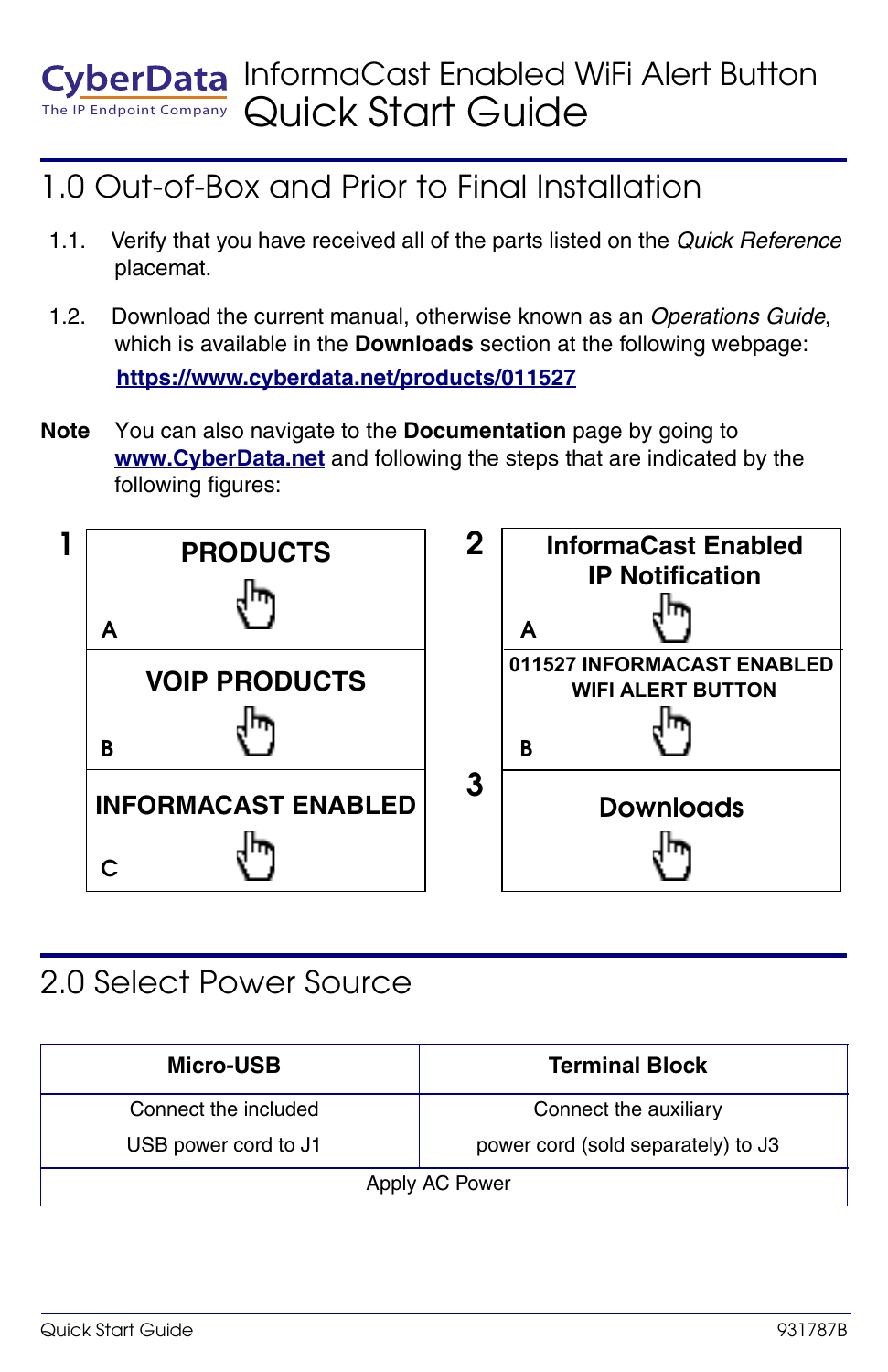# 3.0 Power Test

2.1. Plug in the CyberData device and monitor the front panel LED activity. See the following figure:







Button Button LED J1 = Micro-USB Power Connection

- 2.2. The Button LED will enter a fade pattern until it joins a network, at which point it will be solid on. If the Button LED is inactive, then that suggests a power problem.
- 2.3. For the battery circuit, connect the provided shunt across the **BAT** jumper connections as shown in the following figure.



This concludes the power test. Go to Section 4.0, "Connecting to the [Network".](#page-2-0)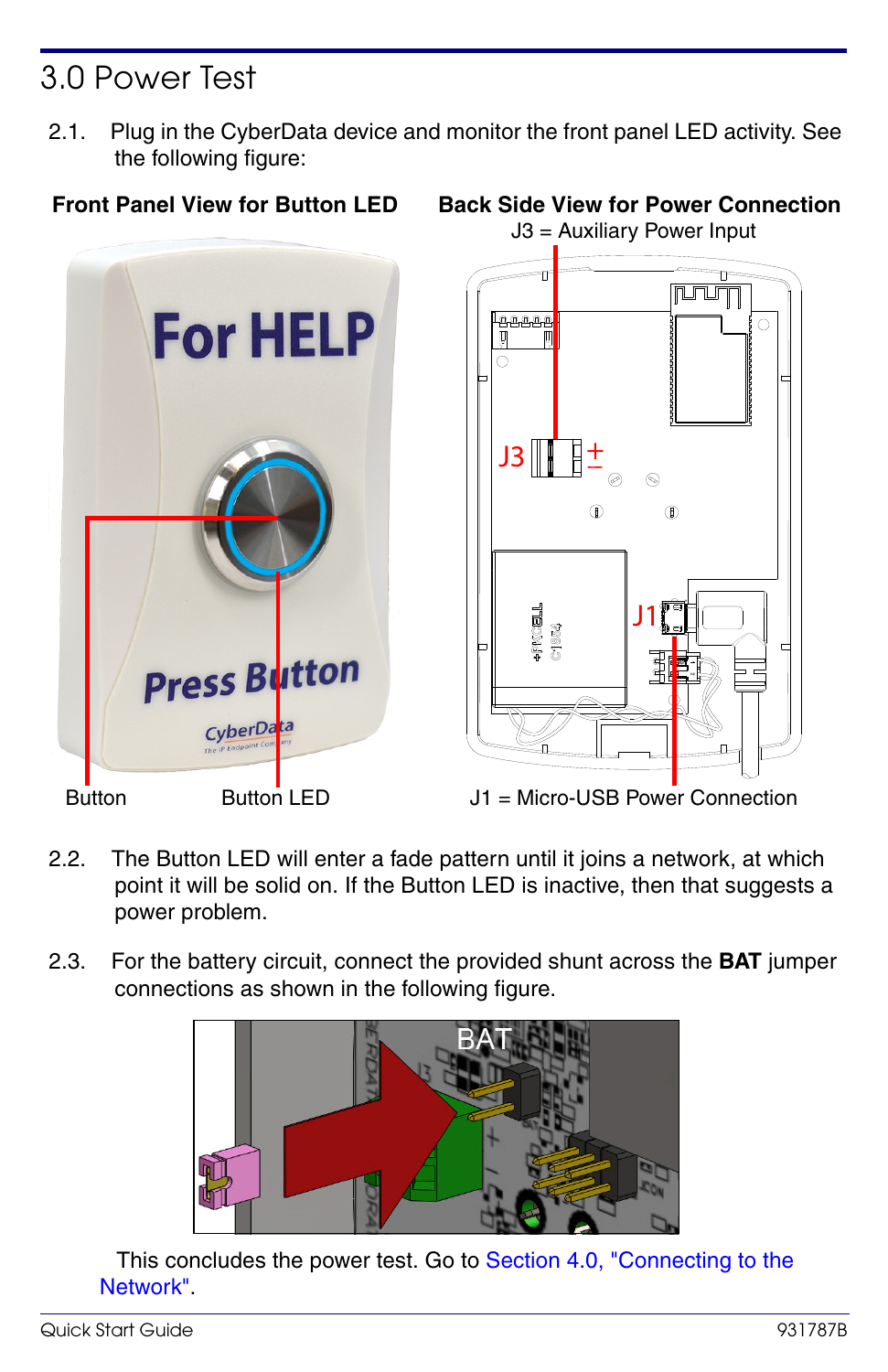## <span id="page-2-0"></span>4.0 Connecting to the Network

- 3.1. Download and install the CyberData WiFi Alert Button Setup Utility and Drivers
- 3.2. Install the CDM21228\_Setup.exe included in the WiFi Alert Button Driver.
- 3.3. For initial installation, connect the device to a Windows-based PC using the included Micro USB-to-USB Cable. The product must first be configured on a PC via USB before it is ready to be connected on the USB/AC adapter.
- 3.4. Open the CyberData WiFi Alert Button Utility, and select the device to be configured.
- 3.5. Select the **Configure** button.
- 3.6. Select the **AP Scan** button to detect all WiFi Networks.
- 3.7. Double-click the desired WiFi Access point SSID from the list of access points.
- **Note** The access point used must be able to communicate with the InformaCast Server.
- 3.8. Set the password or PSK for the access point. If necessary, assign a Static IP Address for the button.
- 3.9. Press **Commit** to save changes to the device. The device will reboot.
- 3.10. After the device initializes, it will make an SLP request to determine the location of the InformaCast Server and download a standard speaker configuration file.
- **Note** This process requires SLP to be enabled on the InformaCast Server. For an explanation of how to point to the InformaCast server without using SLP, please see the Operations Guide.
- 3.11. The device is now ready to be used with the InformaCast server. Please follow instructions on setting up a M2M relay on InformaCast, so a message can be triggered by the device.
- 3.12. For more information, please refer to the Setup Guide in the **Downloads** section at the following webpage: **<https://www.cyberdata.net/products/011527>**